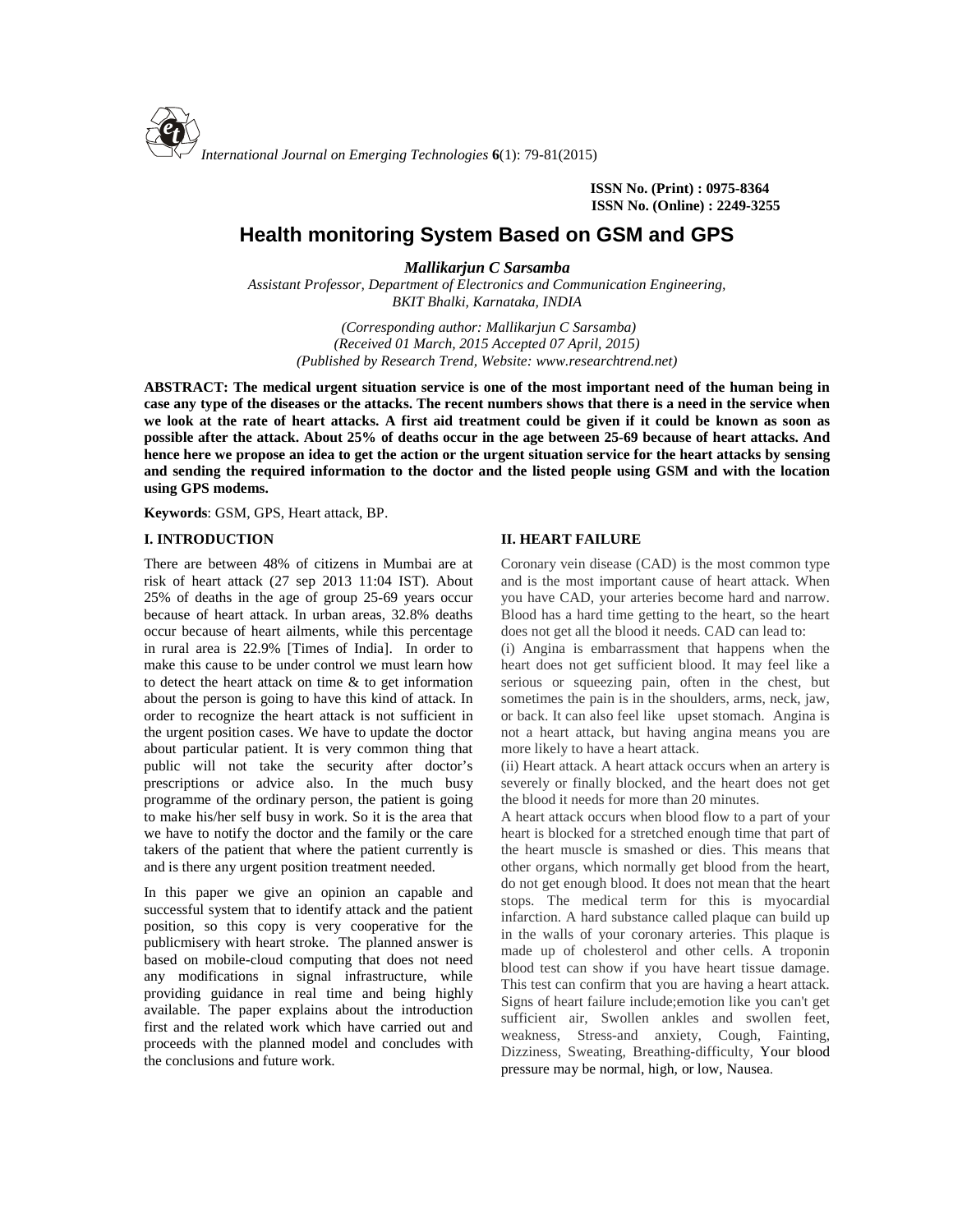#### **III. RELATED WORK**

The difficulty with detecting urgent situation status of the patient has been studied by many researchers working in the medical urgent situation technologies for the people or patients. Among some proposals, to solve this problem [1] is studied the currently used medical urgent situation and healthcare system in Malaysia. It also gives the disadvantage of sharing information between the hospitals [2]. Used the concept of system that provides a medical and healthcare information services to users via interactive search for personalized patient needs [3]. It produces a new method to optimize the sharing of first-aid resources. To rise the reply speed in coming out medical services (EMS) tremendously critical for the pre-hospital life saving [4]. Medical sensor networks allow for pervasive health monitoring in hospitals, at home, or on the way. Each user carries a set of wireless medical sensors that allows to monitor his health state [5]. Real-time information presents a persistent challenge to the emergency response community. In emergency situations, particularly with comatose, disjointed and on your own patients, as long a surgent condition physicians with a patient psil as accurate medical history could be the difference between life and death [6]. Delivering first aid before transferring the patient to the hospital is among keys to survival. Emergency message concept is used in our proposed system which is going to deliver the situation of the patient in emergency. Once we got the message from the patient, we can track his/her position very easily by using the GPS and GSM [7]. Describes an heart-attack self-test application for a mobile phones. Those based on mobile information processing.

The most important problem with these proposals is that they are not able to detect the location of the patient and also they are not based on real time information processing. Their approach is on processing the information got from the patient in emergency cases. The application is going to work on some above dictated papers only when the user of that

system is going to initiate that application. So we have to think of some different way to find the solution for the emergency situations for the persons. There was not any such application in which we that can be used at real time. A graph of heart attacks in India is rising and which needs a look in serious views. According to medical researchers there will be 25% of Indians going to suffer with heart attack in near of 2020. So we thought that, this problem is going to be very large perspective in near future and we proposed this system. And the references say that these support an existing mobile information processing techniques.

## **IV. PROPOSED SYSTEM**

An association which is going to use an wearable sensors to detect heart attack [7]. The sensors are mounted on the patient which will sense the parameters like blood pressure, sugar level, body temperature etc. The two main mechanisms are the mobile device with integrated GPS receiver and the compass, which could be any smart phone device in the market and the cloud server, which is basically the web service platform that can be employed to support a variety of context awareness functionalities. The mobile device is responsible for local course-plotting, as well as interacting with the user to detect a heart attack based on some parameters. There are some parameters used to detect the heart attack of a person. Those are heart rate, blood pressure, body temperature etc. The wearable sensors are used to detect the changes in the parameters in the body of the person. These sensors will transfer the information to the mobile device where this information is processed and going to generate a message in emergency cases. In emergency cases the system is going to process the information that has got form sensors then mobile device is going to process this information and generate a message to send to doctor and the relatives. Through the GPS receiver the location of the person is also going to get to the doctors only with that SMS.



**Fig. 1.** Emergency model.